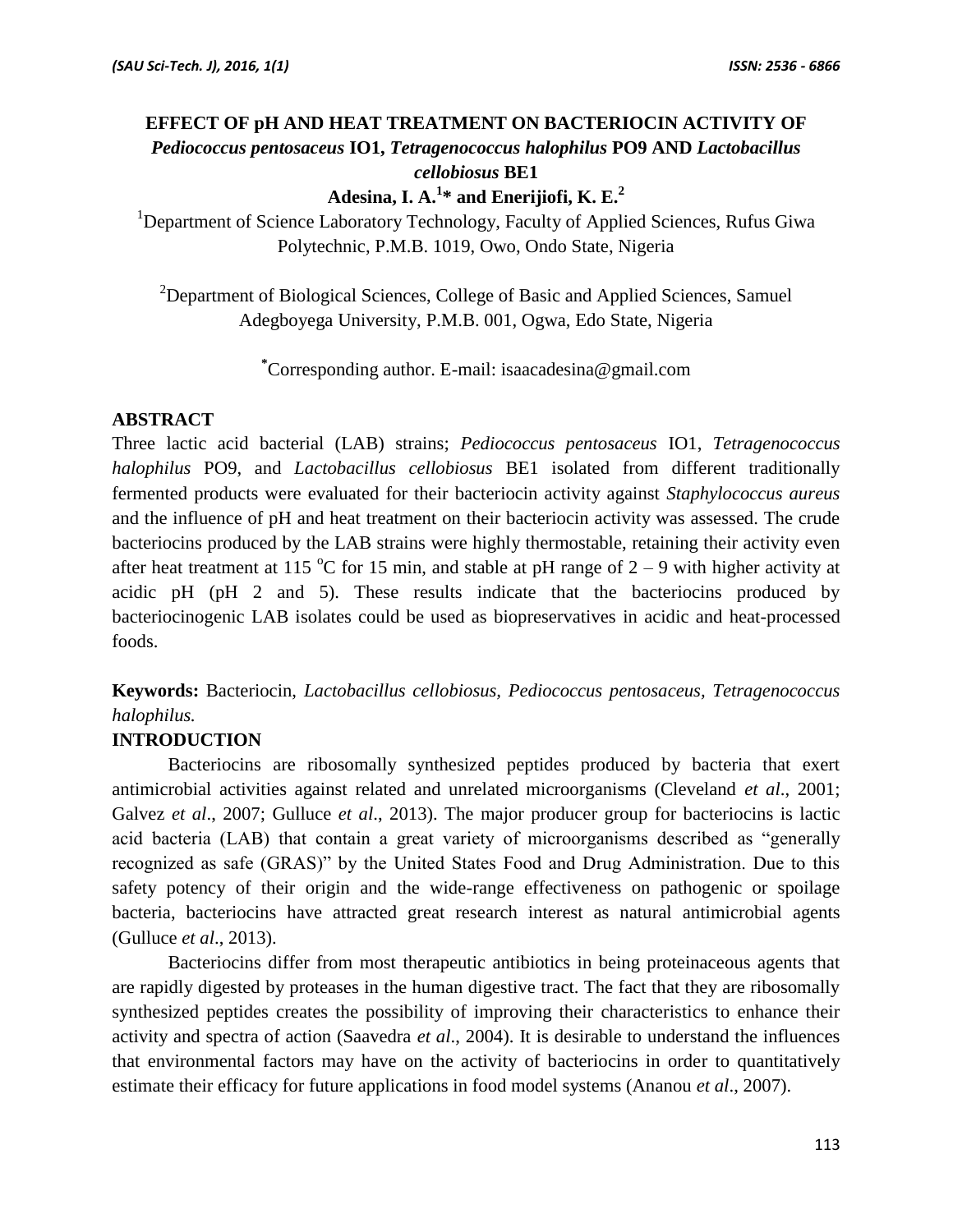The LAB strains, *Pediococcus pentosaceus* IO1, *Tetragenococcus halophilus* PO9 and *Lactobacillus cellobiosus* BE1 isolated from "iru", "pito" and "burukutu" respectively, produced bacteriocins with antimicrobial activity against a number of food spoilage and pathogenic bacteria (Adesina *et al*., 2016). The objective of this study was to determine the effect of pH and heat treatment on the bacteriocin activity of *Pediococcus pentosaceus* IO1, *Tetragenococcus halophilus* PO9 and *Lactobacillus cellobiosus* BE1 against *Staphylococcus aureus.*

## **MATERIALS AND METHODS**

#### **Bacterial Strains and Growth Conditions**

Bacteriocin-producing lactic acid bacterial strains; *Pediococcus pentosaceus* IO1, *Tetragenococcus halophilus* PO9 and *Lactobacillus cellobiosus* BE1, isolated from traditionally fermented products (Adesina *et al*., 2016), were cultured in de Man Rogosa Sharpe (MRS) broth (Oxoid, Hampshire, England) at 30 °C for 48 h. *Staphylococcus aureus* was used as the indicator organism for the estimation of bacteriocin activity in this study; it was cultured in Tryptone Soya Broth (TSB, Oxoid). Cultures were stored at  $4^{\circ}$ C in the refrigerator.

#### **Preparation of crude bacteriocin**

*Pediococcus pentosaceus* IO1, *Tetragenococcus halophilus* PO9 and *Lactobacillus cellobiosus* BE1 were grown in MRS broth separately for 48 h at 30 °C. The broth culture was centrifuged at 4000 x g for 20 min. The pH of cell-free culture supernatant was adjusted to 6.5 with 1 M NaOH. Then, catalase (1mg/ml) was added to remove hydrogen peroxide from the supernatant, and thereafter the supernatant was filtered through a 0.45 µm pore-size membrane. The bacteriocin-containing cell-free culture supernatant (crude bacteriocin) was stored at 4  $^{\circ}$ C in the refrigerator until required for use (Ogunbanwo *et al*., 2003).

#### **Bacteriocin activity**

Agar well diffusion assay was used to study the bacteriocin activity of the LAB strains (Khay *et al*., 2011). An overnight culture of indicator strain (*Staphylococcus aureus*) grown in TSB broth at 37  $\rm{^{\circ}C}$  was diluted to a turbidity equivalent to that of a 0.5 McFarland standard. A lawn of an indicator strain was made by spreading the cell suspension over the surface of Mueller Hinton agar (MHA, LabM, Lancashire, UK) plates with a cotton swab. The plates were allowed to dry and a sterile cork borer of diameter 6.0 mm was used to cut uniform wells in the agar pates. Each well in the MHA plates was filled with 80 µl of untreated (control) or treated crude bacteriocin of the LAB strains. The plates were kept at  $4^{\circ}$ C for 2 h, to ensure diffusion of the supernatant fluid into the agar, and then incubated at  $37^{\circ}$ C for 24 h. The antimicrobial activity was determined by measuring the diameter of zone of inhibition around the wells.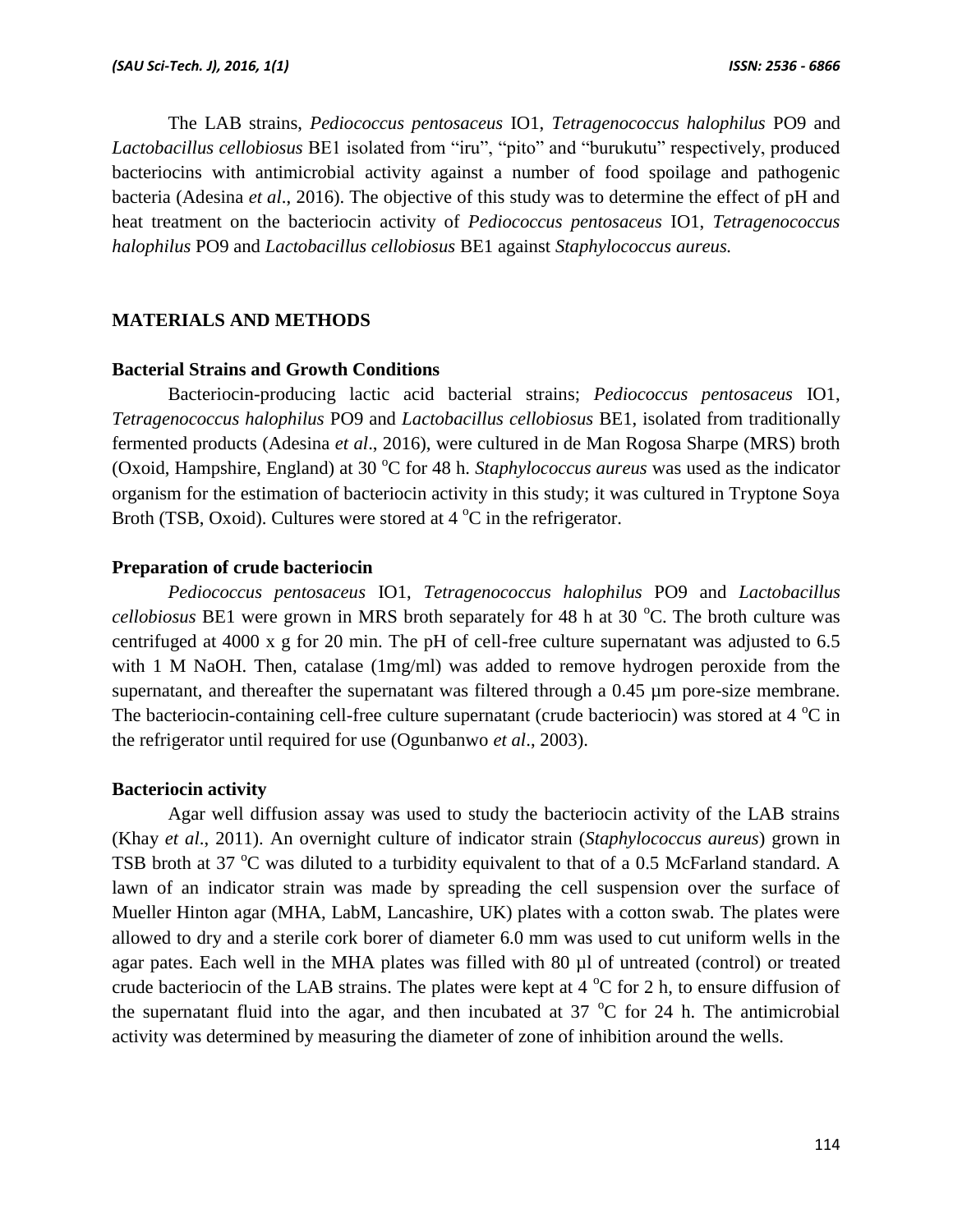## **Effect of pH on bacteriocin activity**

A 5 ml aliquot of crude bacteriocin from the LAB strains was distributed into different test tubes and the pH values of the contents were adjusted to 2, 5, 7 and 9 individually, using diluted NaOH (1 M NaOH solution) (Joshi *et al*., 2006). The samples were allowed to stand at room temperature for 2 h and the antimicrobial activity was assayed by agar well diffusion method.

## **Effect of heat treatment on bacteriocin activity**

A volume of 5 ml of crude bacteriocin from the LAB strains in different test tubes was taken and heated at 68  $^{\circ}$ C and 100  $^{\circ}$ C for 10 and 20 min, respectively, and at 115  $^{\circ}$ C for 15 min under pressure (Joshi *et al*., 2006). The heat-treated bacteriocin samples were then assayed for antimicrobial activity by agar well diffusion method.

## **Statistical Analysis**

The experiments were carried out in duplicate and the data shown are the means of the duplicates.

## **RESULTS**

*Staphylococcus aureus* was chosen as the indicator strain to test the effect of heat and pH on bacteriocin activity. Table 1 shows the effect of heat treatment on the bacteriocin activity of LAB strains; *Pediococcus pentosaceus* IO1, *Tetragenococcus halophilus* PO9 and *Lactobacillus cellobiosus* BE1. The crude bacteriocins of the LAB strains were highly thermostable, retaining 100 % of their activity at 68  $^{\circ}$ C for 10 min, and even after treatment with 115  $^{\circ}$ C for 15 min, the bacteriocins could still retain more than 80 % of their activity against the indicator strain.

The crude bacteriocins of the LAB isolates were active in a pH range of 2 - 9, but the maximum activity was observed at acidic pH (pH 2.0 and 5.0) (Figure 1).

| aureus             |                       |                                |  |      |  |              |  |  |       |      |  |
|--------------------|-----------------------|--------------------------------|--|------|--|--------------|--|--|-------|------|--|
| <b>Temperature</b> | <b>Time</b>           | <b>Zone of Inhibition (mm)</b> |  |      |  |              |  |  |       |      |  |
| (0)                | $\left(\ldots\right)$ | $\mathbf{r}$                   |  | TA 1 |  | T 1 1 11 100 |  |  | ,,,,, | DD1. |  |

|  |               |  |  | Table 1. Effect of heat treatment on the bacteriocin activity of LAB strains against S. |  |  |  |
|--|---------------|--|--|-----------------------------------------------------------------------------------------|--|--|--|
|  | <i>aureus</i> |  |  |                                                                                         |  |  |  |

| <b>Temperature</b> | Time              | Zone of Inhibition (mm)                                                                                                                                                                                                                                                                                                                                                 |                          |                                                                                                                                                                                                                                                                                            |  |  |  |  |  |  |
|--------------------|-------------------|-------------------------------------------------------------------------------------------------------------------------------------------------------------------------------------------------------------------------------------------------------------------------------------------------------------------------------------------------------------------------|--------------------------|--------------------------------------------------------------------------------------------------------------------------------------------------------------------------------------------------------------------------------------------------------------------------------------------|--|--|--|--|--|--|
| $(^{\circ}C)$      | (min)             | P. pentosaceus IO1                                                                                                                                                                                                                                                                                                                                                      | <b>T.</b> halophilus PO9 | L. cellobiosus BE1                                                                                                                                                                                                                                                                         |  |  |  |  |  |  |
| 68                 | 10                | 18.5(100)                                                                                                                                                                                                                                                                                                                                                               | 19.0 (100)               | 15.0(100)                                                                                                                                                                                                                                                                                  |  |  |  |  |  |  |
|                    | 20                | 17.0(92)                                                                                                                                                                                                                                                                                                                                                                | 18.5 (97)                | 14.5(97)                                                                                                                                                                                                                                                                                   |  |  |  |  |  |  |
| 100                | 10                | 17.0(92)                                                                                                                                                                                                                                                                                                                                                                | 18.0(95)                 | 14.5(97)                                                                                                                                                                                                                                                                                   |  |  |  |  |  |  |
|                    | 20                | 16.5(89)                                                                                                                                                                                                                                                                                                                                                                | 17.5(92)                 | 13.5(90)                                                                                                                                                                                                                                                                                   |  |  |  |  |  |  |
| 115                | 15                | 16.5(89)                                                                                                                                                                                                                                                                                                                                                                | 17.5(92)                 | 12.5(83)                                                                                                                                                                                                                                                                                   |  |  |  |  |  |  |
| Control            | $\qquad \qquad -$ | 18.5                                                                                                                                                                                                                                                                                                                                                                    | 19.0                     | 15.0                                                                                                                                                                                                                                                                                       |  |  |  |  |  |  |
| (without heat      |                   |                                                                                                                                                                                                                                                                                                                                                                         |                          |                                                                                                                                                                                                                                                                                            |  |  |  |  |  |  |
| treatment)         |                   |                                                                                                                                                                                                                                                                                                                                                                         |                          |                                                                                                                                                                                                                                                                                            |  |  |  |  |  |  |
| <b>TT 1</b>        |                   | $\mathbf{c}$ and $\mathbf{c}$ and $\mathbf{c}$ and $\mathbf{c}$ and $\mathbf{c}$ and $\mathbf{c}$ and $\mathbf{c}$ and $\mathbf{c}$<br>$\mathbf{r}$ , and the set of the set of the set of the set of the set of the set of the set of the set of the set of the set of the set of the set of the set of the set of the set of the set of the set of the set of the set |                          | $\sim$ 0.4 $\sim$ 1.5 $\sim$ 1.5 $\sim$ 1.5 $\sim$ 1.5 $\sim$ 1.5 $\sim$ 1.5 $\sim$ 1.5 $\sim$ 1.5 $\sim$ 1.5 $\sim$ 1.5 $\sim$ 1.5 $\sim$ 1.5 $\sim$ 1.5 $\sim$ 1.5 $\sim$ 1.5 $\sim$ 1.5 $\sim$ 1.5 $\sim$ 1.5 $\sim$ 1.5 $\sim$ 1.5 $\sim$ 1.5 $\sim$ 1.5 $\sim$ 1.5 $\sim$<br>$\cdots$ |  |  |  |  |  |  |

Values are means of duplicate determinations [values in parentheses represent % antimicrobial activity]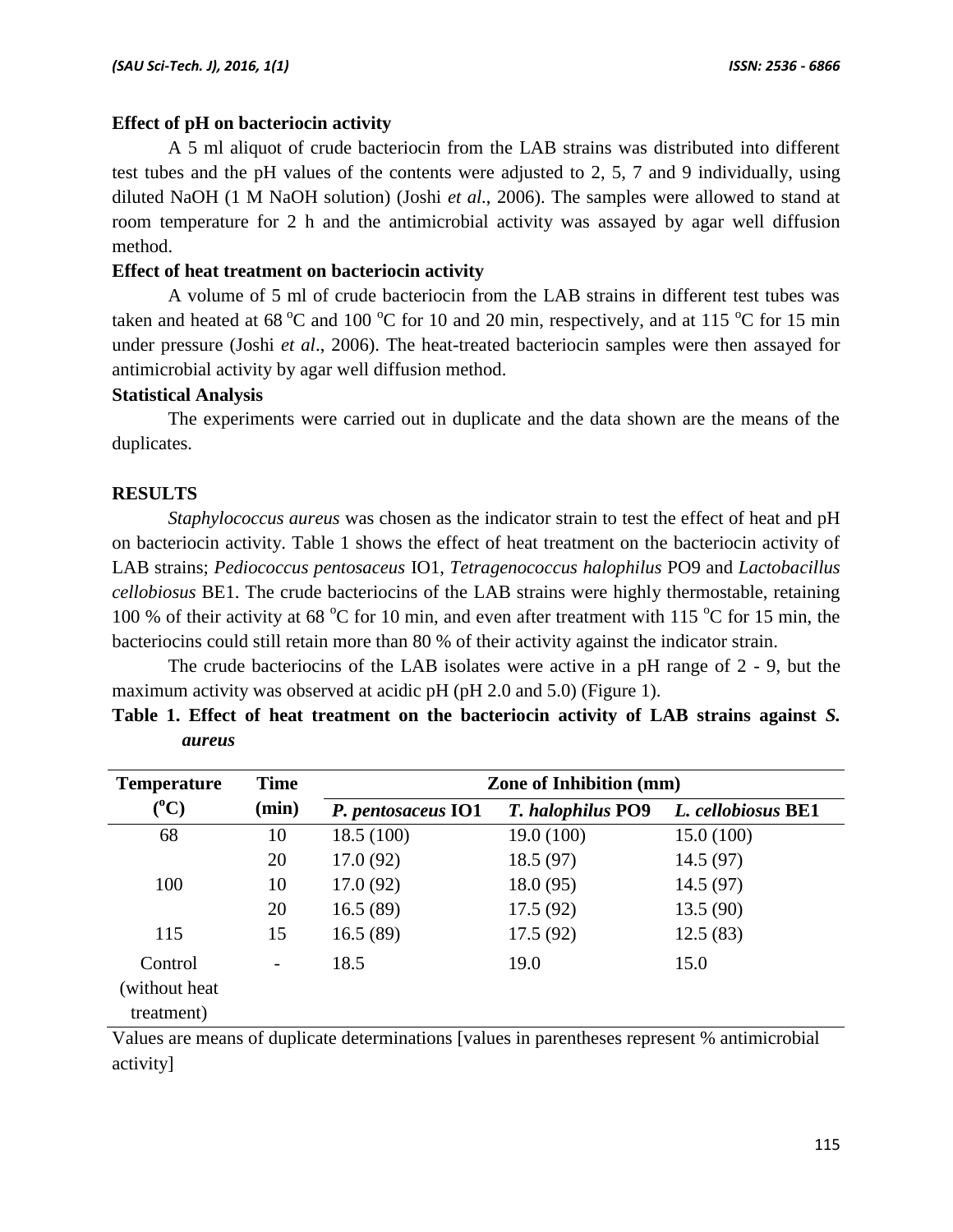

**Figure 1. Effect of pH on the bacteriocin activity of LAB strains against** *S. aureus***.** 

**Error bars represent standard deviations of mean of duplicate determinations. IO1 –** *P. pentosaceus***; PO9 –** *T. halophilus***; BE1 –** *L. cellobiosus.*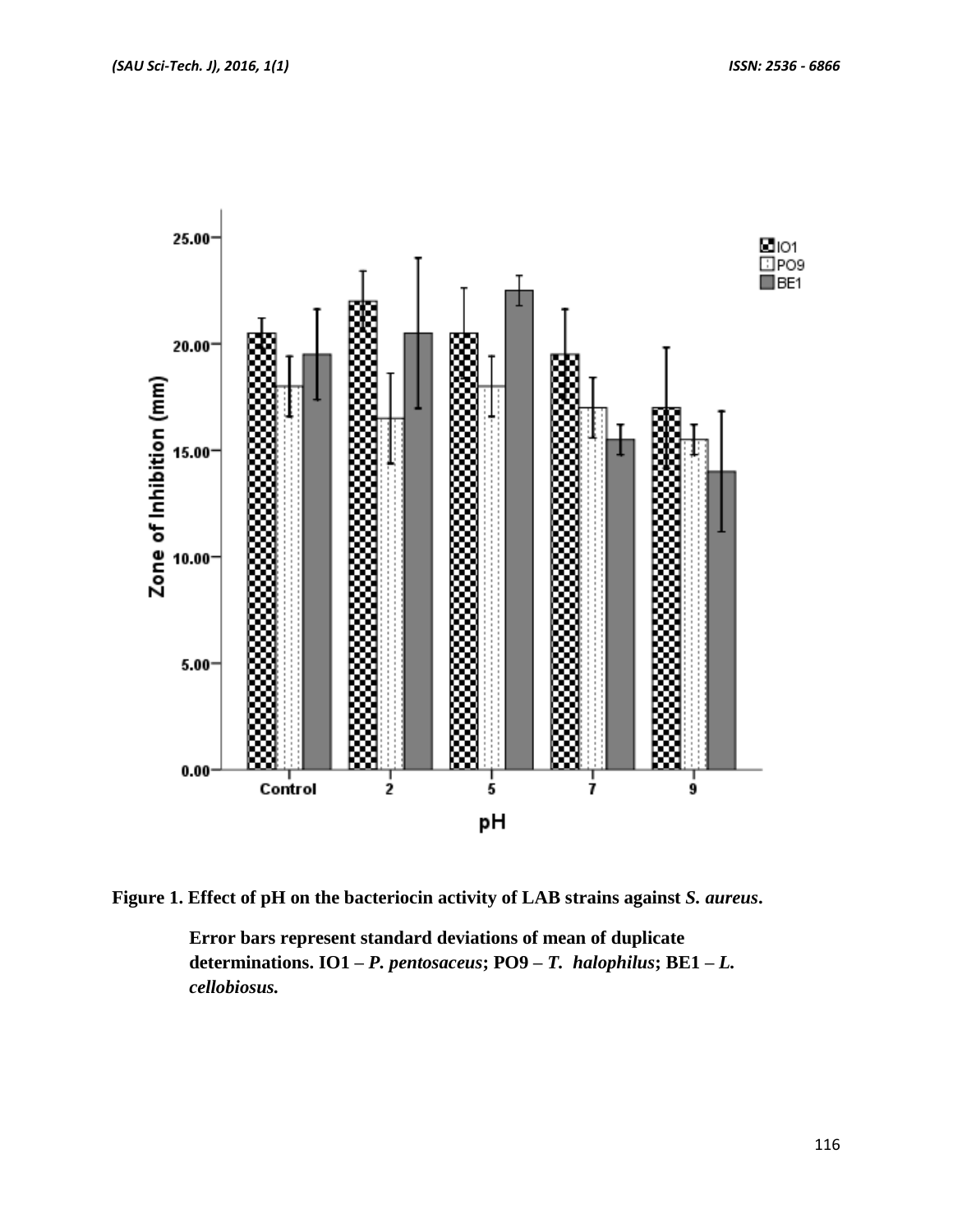#### **DISCUSSION**

The thermal stability at 68 and 100  $^{\circ}$ C (up to 20 min) and at 115  $^{\circ}$ C for 15 min of bacteriocins produced by bacteriocinogenic LAB isolates may constitute an advantage for potential use as biopreservatives in combination with thermal processing in order to preserve food products. These findings are consistent with the stability of bacteriocins reported by other researchers. Yang *et al*. (2012) reported that bacteriocin-like substances produced by eight LAB isolates retained their activity after heat-treatment at 80 and 100  $^{\circ}$ C for 60 and 90 min. However, the bacteriocin-like substances were sensitive to autoclaving at 121  $\degree$ C for 15 min displaying either smaller or no inhibition zones compared to the control. Joshi *et al*. (2006) also reported that a bacteriocin produced by *Lactobacillus* CA44 was found to be stable at 68 <sup>o</sup>C for up to 20 min, and at 100  $^{\circ}$ C for 10 min it could retain 55 % of antimicrobial activity, while at the same temperature for 20 min, only 28 % of activity could be retained. Similar results were reported for bacteriocin-like substances from *Lactobacillus plantarum*, *L. fermentum*, and *L. acidophilus* (Aslim *et al*., 2005). Todorov and Dicks (2009) reported that bacteriocin ST44AM remained stable at 25, 30, 45, 60, and 100  $^{\circ}$ C for 120 min. The thermotolerance feature might be related to the molecular structure of the bacteriocin, usually composed by small peptides without tertiary structure (Parada *et al*., 2007).

Bacteriocins produced by the LAB isolates studied were noted to have maximum activity at acidic pH (pH 2 and 5), so the result proved that they could be used in acidic food products like fruit juices. This result is supported by findings of Joshi *et al*. (2006). Messens and De Vuyst (2002) reported that many LAB and bacteriocins display greater antibacterial activity at lower pH values (pH 5 and below). The stability of bacteriocin to different heat-treatment and pH conditions reflects that such compounds can withstand the conditions normally encountered in food processing, so would remain effective during processing.

#### **CONCLUSION**

This study revealed that bacteriocins produced by *Pediococcus pentosaceus* IO1, *Tetragenococcus halophilus* PO9 and *Lactobacillus cellobiosus* BE1 were highly thermostable up to  $115^{\circ}$ C and active at wider pH range from 2 to 9.

#### **REFERENCES**

- Adesina, I. A., Ojokoh, A. O. and Arotupin, D. J. (2016). Screening, identification and antibiotic susceptibility pattern of bacteriocin-producing lactic acid bacteria isolated from selected traditionally fermented products. *British Microbiology Research Journal*, **11**(1): 1-9.
- Ananou, S., Maqueda, M., Martinez-Bueno, M., Gavez, A. and Valdivia, E. (2007). Bactericidal synergism through enterocin AS-48 and chemical preservatives against *Staphylococcus aureus*. *Letters of Applied Microbiology*, **45**: 19-23.